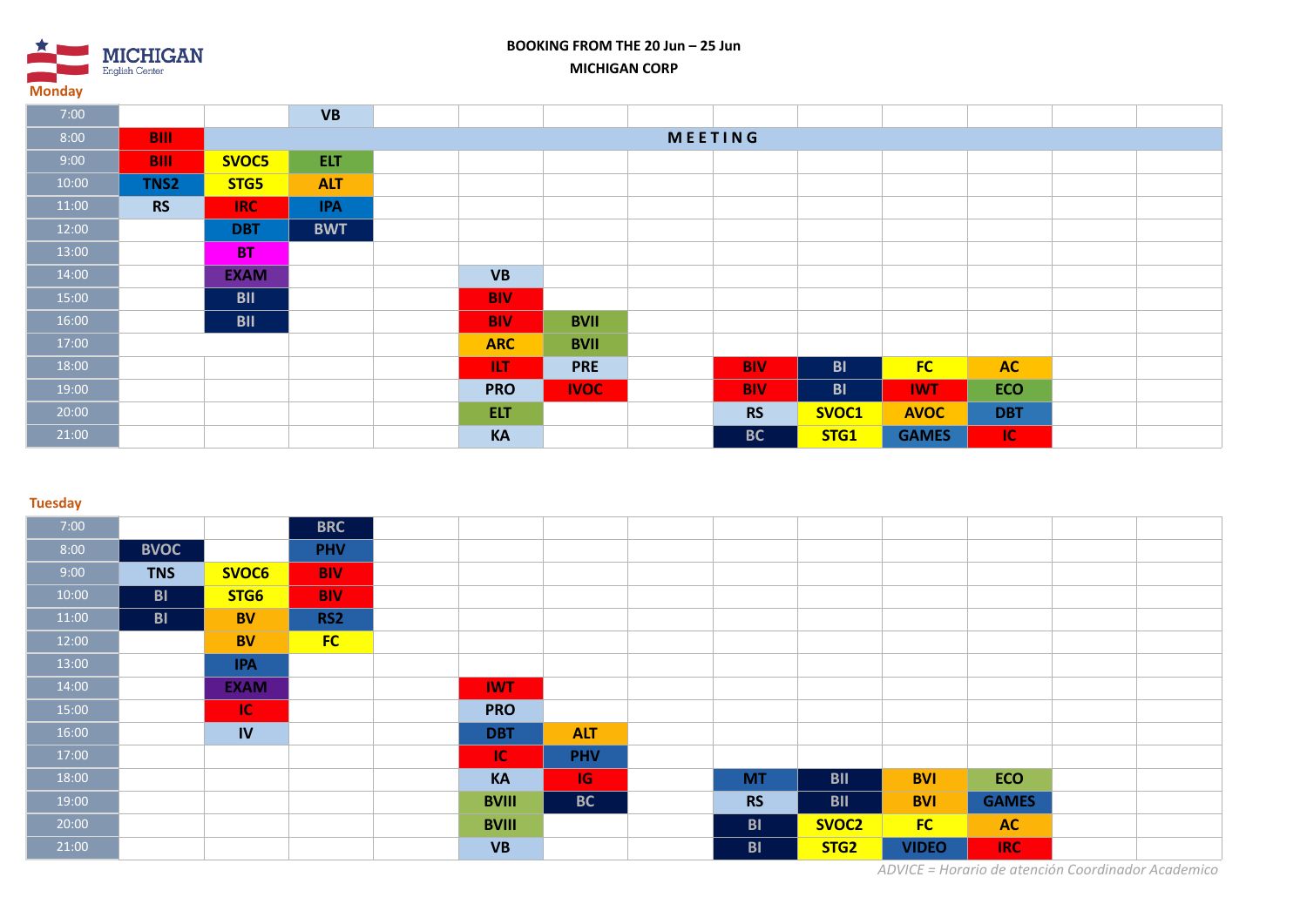

# **BOOKING FROM THE 20 Jun – 25 Jun MICHIGAN CORP**

| 7:00  |             |              | <b>BII</b> |            |            |            |           |             |              |  |
|-------|-------------|--------------|------------|------------|------------|------------|-----------|-------------|--------------|--|
| 8:00  | <b>BC</b>   |              | <b>BII</b> |            |            |            |           |             |              |  |
| 9:00  | IV          | <b>BVI</b>   | <b>DBT</b> |            |            |            |           |             |              |  |
| 10:00 | <b>BIII</b> | <b>BVI</b>   | <b>VB</b>  |            |            |            |           |             |              |  |
| 11:00 | <b>BIII</b> | <b>BT</b>    | SVOC7      |            |            |            |           |             |              |  |
| 12:00 |             | <b>BVOC</b>  | STG7       |            |            |            |           |             |              |  |
| 13:00 |             | <b>MUSIC</b> |            |            |            |            |           |             |              |  |
| 14:00 |             | <b>EXAM</b>  |            | <b>AWT</b> |            |            |           |             |              |  |
| 15:00 |             | <b>BVIII</b> |            | <b>VB</b>  |            |            |           |             |              |  |
| 16:00 |             | <b>BVIII</b> |            | <b>BG</b>  | <b>IPA</b> |            |           | <b>KA</b>   |              |  |
| 17:00 |             |              |            | <b>ILT</b> | <b>AC</b>  |            |           | <b>IPA</b>  |              |  |
| 18:00 |             |              |            | <b>ARC</b> | <b>BI</b>  | <b>PHV</b> | <b>BV</b> | <b>EXAM</b> | <b>PRE</b>   |  |
| 19:00 |             |              |            | <b>ILT</b> | <b>BI</b>  | IV         | <b>BV</b> | <b>FC</b>   | <b>MUSIC</b> |  |
| 20:00 |             |              |            | <b>PRO</b> |            | <b>BIV</b> | SVOC8     | <b>BII</b>  | IC.          |  |
| 21:00 |             |              |            | <b>DBT</b> |            | <b>BIV</b> | STG8      | <b>BII</b>  | <b>VIDEO</b> |  |

#### **Thursday**

| 7:00  |            |             | <b>BI</b> |            |             |             |                |             |              |  |
|-------|------------|-------------|-----------|------------|-------------|-------------|----------------|-------------|--------------|--|
| 8:00  | <b>BIV</b> |             | <b>BI</b> |            |             |             |                |             |              |  |
| 9:00  | <b>BIV</b> |             | FC        |            |             |             |                |             |              |  |
| 10:00 | <b>IPA</b> | <b>RS</b>   | <b>BC</b> |            |             |             |                |             |              |  |
| 11:00 | $\sf IC'$  | <b>BT</b>   | SVOC4     |            |             |             |                |             |              |  |
| 12:00 |            | <b>VB</b>   | STG4      |            |             |             |                |             |              |  |
| 13:00 |            | <b>MT</b>   |           |            |             |             |                |             |              |  |
| 14:00 |            | <b>EXAM</b> |           | <b>IPA</b> |             |             |                |             |              |  |
| 15:00 |            | <b>BV</b>   |           | <b>VB</b>  |             |             |                |             |              |  |
| 16:00 |            | <b>BV</b>   |           | IG.        | <b>BVOC</b> |             |                | <b>BVII</b> |              |  |
| 17:00 |            |             |           | TNS2       | <b>PRE</b>  |             |                | <b>BVII</b> |              |  |
| 18:00 |            |             |           | <b>AWT</b> | RS2         | <b>PRO</b>  | B <sub>1</sub> | <b>FC</b>   | <b>VIDEO</b> |  |
| 19:00 |            |             |           | <b>IV</b>  | IC.         | <b>DBT</b>  | <b>BI</b>      | SVOC3       | <b>ALT</b>   |  |
| 20:00 |            |             |           | <b>BII</b> |             | <b>BIII</b> | SVOC9          | STG3        | <b>EWT</b>   |  |
| 21:00 |            |             |           | <b>BII</b> |             | <b>BIII</b> | STG9           | <b>EXAM</b> | <b>RS</b>    |  |

*ADVICE = Horario de atención Coordinador Academico*